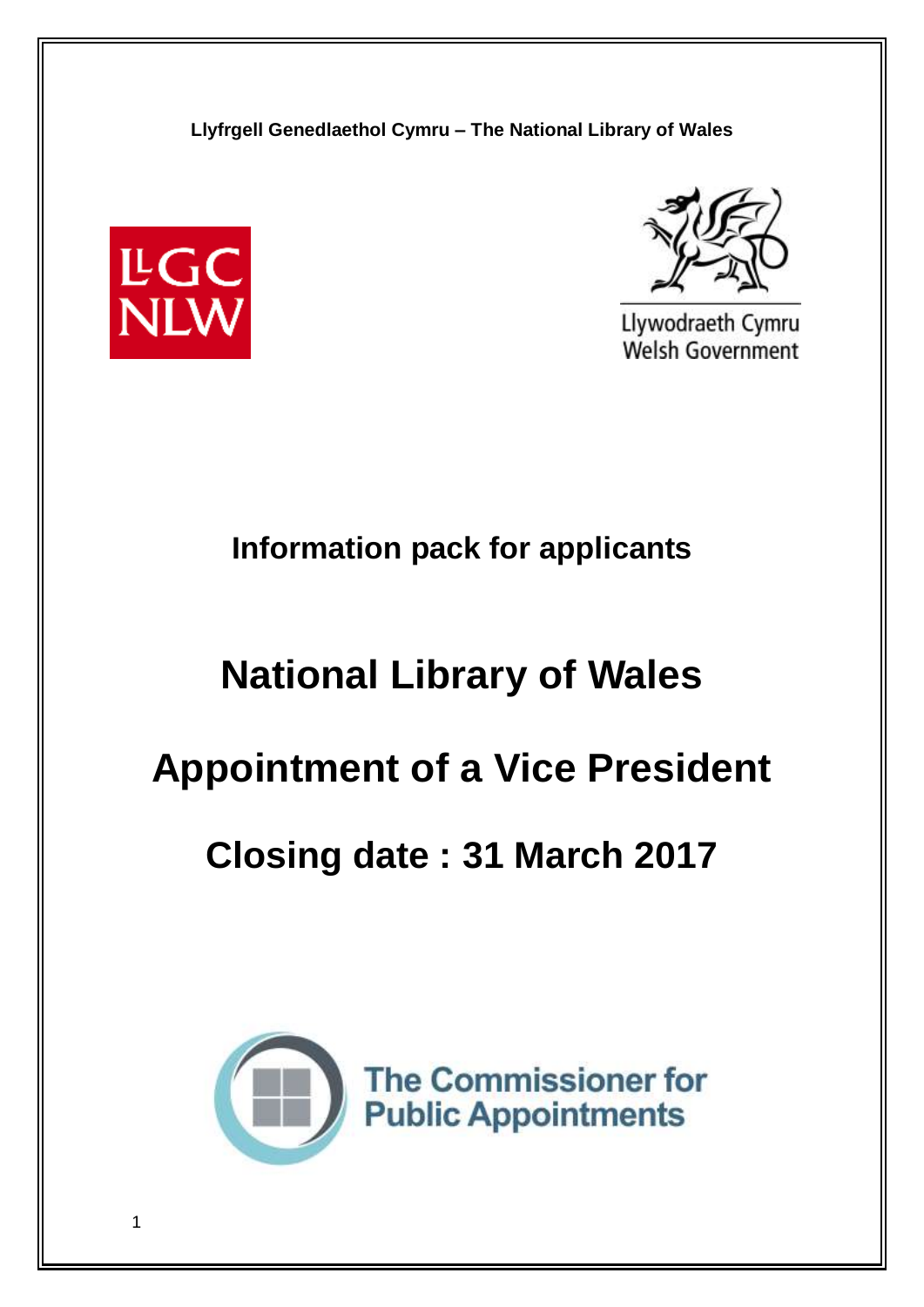**Llyfrgell Genedlaethol Cymru – The National Library of Wales Contents** Page **Making an Application 3** Annex A: The role of Vice President **5 Annex B: The role and responsibilities of the Board of Trustees 9 of The National Library of Wales**  Annex C: The selection process **13**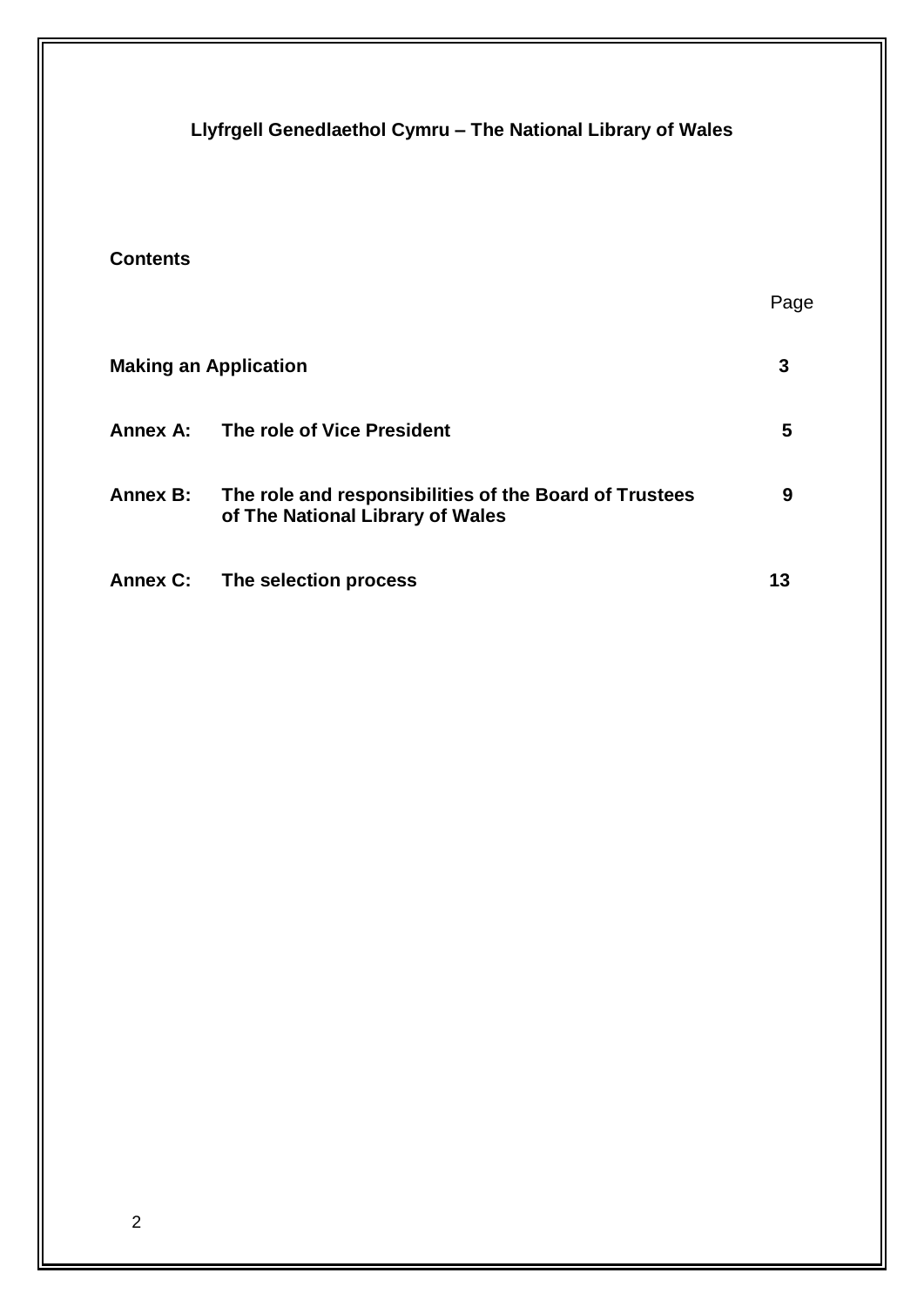# **Making an application**

- 1. Thank you for your interest in the appointment of a Vice President to the National Library of Wales. As Vice President you can influence the strategic direction of the Library and contribute to policies that will benefit the Library in the short and long term. The attached Annexes provide details on the role of the Vice President and the person specification, the role and responsibilities of the National Library of Wales, and outlines the selection process.
- 2. To make an application please visit the Welsh Government public appointment website here [https://cymru-wales.tal.net/vx/lang-en-GB/mobile-0/appcentre-](https://cymru-wales.tal.net/vx/lang-en-GB/mobile-0/appcentre-3/brand-2/candidate/jobboard/vacancy/7/adv/)[3/brand-2/candidate/jobboard/vacancy/7/adv/.](https://cymru-wales.tal.net/vx/lang-en-GB/mobile-0/appcentre-3/brand-2/candidate/jobboard/vacancy/7/adv/)
- 3. To apply for this role, click on the [National Library of Wales](https://cymru-wales.tal.net/vx/appcentre-3/brand-2/candidate/so/pm/1/pl/8/opp/3026-Vice-President-National-Library-of-Wales/en-GB) vacancy and click on 'Apply' at the bottom left hand corner. The first time you apply for a post, you will need to complete a registration form for the Welsh Government's online application system. You will only need to register once, and you will be able to keep yourself updated on the progress of your application, and any other applications you make, via your registered account.
- 4. Once you've registered, you'll be able to access the application form. To apply you will need to upload a personal statement and CV to the 'Reasons for applying' section of the online application form.

# **Personal Statement**

- 5. The personal statement is your opportunity to demonstrate how you meet each of the criteria set out in the person specification in para 14, Annex A. How you choose to present the information is up to you. However, you should aim to provide detailed examples that demonstrate how your knowledge and experience matches each of the criteria, and which describe what your role was in achieving a specific result. It will also benefit the selection panel if you can be clear which particular evidence you provide relates to which criteria. Providing separate paragraphs in relation to each criterion is common practice.
- 6. Please limit your personal statement to two pages. Your application may be rejected if you exceed this limit.

# **Curriculum Vitae**

7. Please ensure your CV includes brief details of your current or most recent post and the dates you occupied this role. Please identify any past or present Ministerial appointments.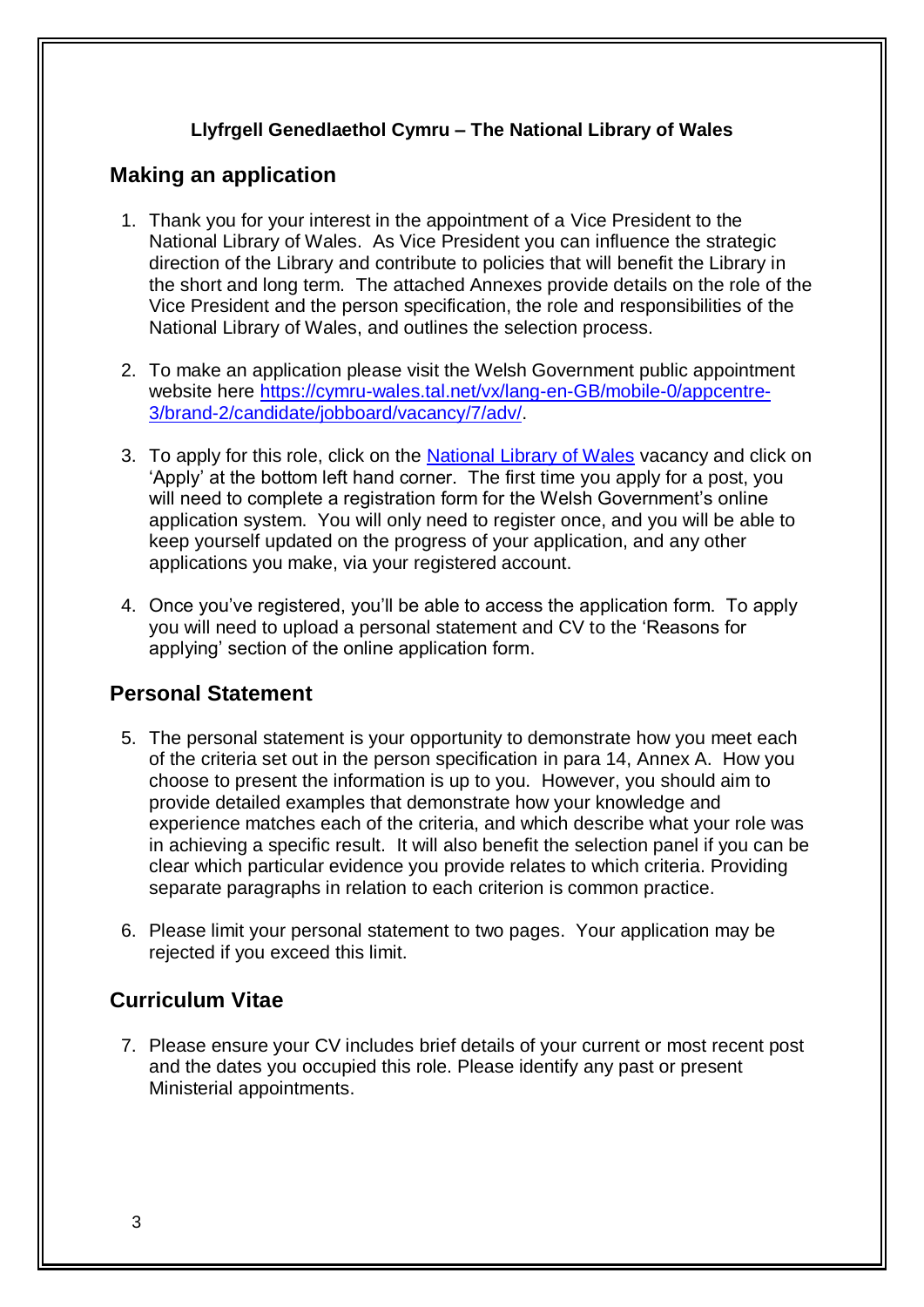#### **Indicative timetable**

Shortlisting: 10 April 2017

Closing date: 31 March 2017 Interviews: 5 and/or 6 June 2017

#### **Diversity Statement**

8. The Welsh Government believes that public bodies should have board members who reflect Welsh society - people from all walks of life - to help them understand people's needs and make better decisions. This is why the Welsh Government is encouraging a wide and diverse range of individuals to apply for appointments to public bodies. Applications are particularly welcome from all under-represented groups including women, people under 30 years of age, black, Asian and minority ethnic people, disabled people, lesbian, gay, bisexual and transgender people.

#### **Guaranteed Interview Scheme - Positive about Disability**

9. The Welsh Government operates a Positive about Disabled People scheme and welcome applications from people with disabilities. The scheme guarantees an interview to disabled people if they meet the minimum criteria for the post. The application form also enables you to detail any specific needs or equipment that you may need if invited to attend an interview.

#### **Contacts:**

For further information regarding the selection process, please contact:

The Corporate Shared Service Centre Tel: 029 2082 5454 Email: sharedservicehelpdesk@wales.gsi.gov.uk

For further information regarding the role of The National Library of Wales and the role of Vice President please contact Carol Edwards, (01970) 632923 or email: carol.edwards@llgc.org.uk.

If you need any further assistance in applying for this role, please contact the Welsh Government's Corporate Shared Service Centre Helpdesk on 029 2082 5454 or [SharedServiceHelpdesk@wales.gsi.gov.uk](mailto:SharedServiceHelpdesk@wales.gsi.gov.uk) 

For further information about Public Appointments in Wales, please visit [www.gov.wales/publicappointments](http://www.gov.wales/publicappointments)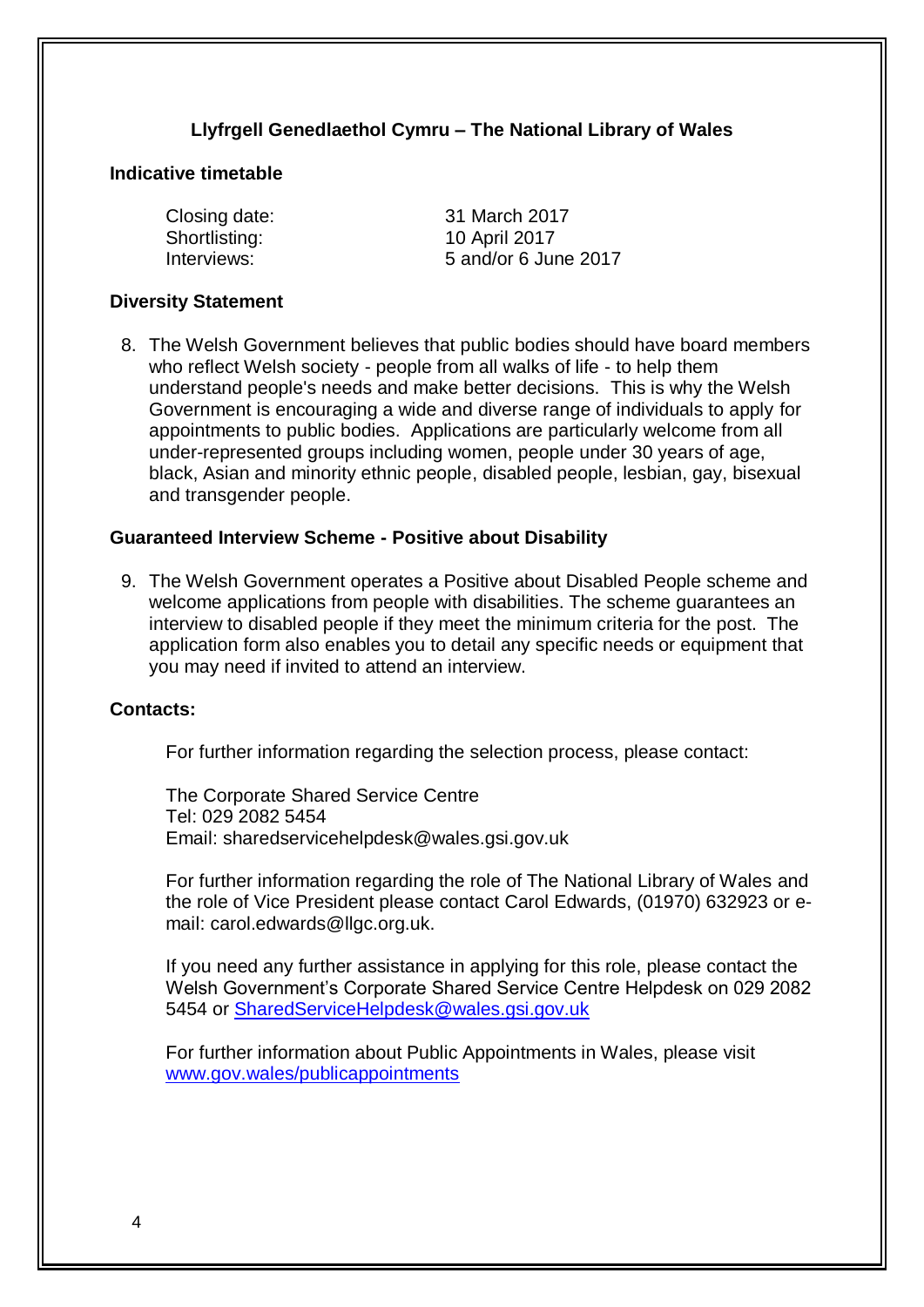## **Annex A**

# **Appointment of a Vice President to the National Library of Wales**

#### **Role and responsibilities**

- 10.The National Library of Wales was established by Royal Charter. The Supplemental Charter 2006 provides that there will be a Vice President as one of the three Officers of the Library's Board. Statutes within the Charter provide that in the absence of the President, or in the case of the President's inability or failure to act through illness, or during any vacancy in the office of President, the Vice President will discharge the functions of the President. The roles of the President and Vice President are therefore complementary in relation to chairing Board meetings and representing the Library. The Vice President role requires an individual with significant powers of focus and the ability to adapt to changing situations at short notice.
- 11.The Vice President will take on the roles of the President if he/she is absent. These include:
	- Chairing meetings of the Board of Trustees
	- Chairing other Library Committees in the absence of the appointed Chair
	- Meeting with the Cabinet Secretary for Economy and Infrastructure twice a year
	- Liaising with other officers and members of the Board as necessary
	- Liaising with the Chief Executive/Librarian as necessary
	- Representing the Library in its dealings with the National Assembly for Wales and the Welsh Government, primarily when the Minister or an Assembly Committee is involved
	- Representing the Library at public functions

12.The time commitment for the role of Vice President is up to 3-4 days per month.

13.As a Trustee, the Vice President should also be able to:

- Demonstrate Governance and Leadership skills to provide effective leadership for the Library
- Attend Board meetings regularly and prepare thoroughly for those meetings
- Contribute to the determination of policy, strategies and priorities to meet the Library's overall objectives
- Ensure that the Library's activities are conducted efficiently and effectively
- Monitor the Library's performance to ensure that it fully meets its aims, objectives and performance targets
- Ensure that the Library's controls achieve value for money within a framework of best practice, regularity and propriety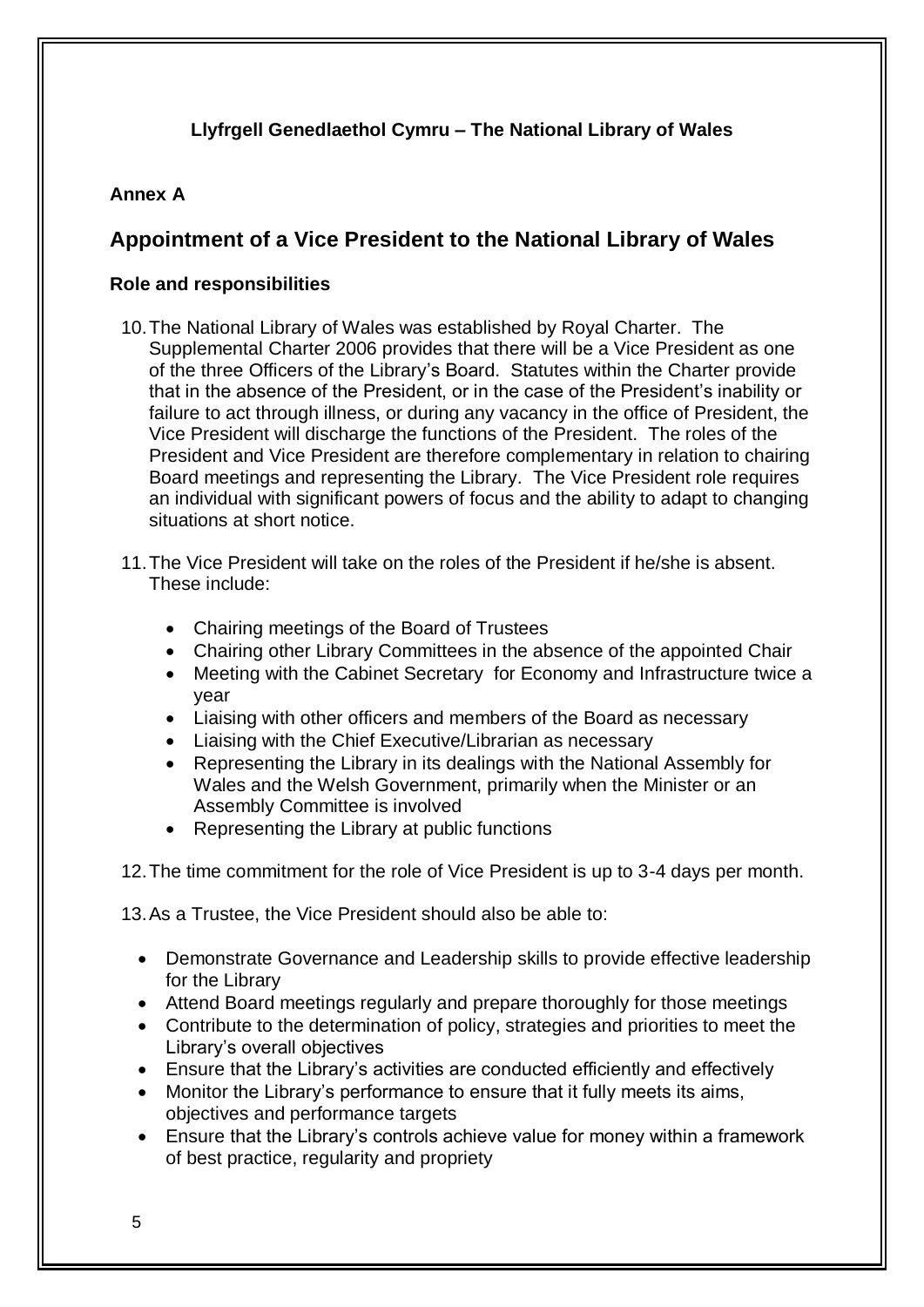- Demonstrate effective representational and ambassadorial skills in order to act as an ambassador for the Library
- Occasionally attend additional working groups

#### **Person Specification and Criteria for Personal Statement**

- 14.The Vice President will need expertise in one or more of the areas listed. Please describe any relevant experience you have in any of these fields.
	- **information services**
	- **sustainability**
	- the making of applications for finance/fundraising
	- **tiourism and recreation**
	- user experience/customer services
	- Commerce/e-commerce
	- public relations/social media
	- media and communications
	- **EXECUTE:** estates, buildings and architecture
	- **ICT/systems**
	- legal
	- A commitment and enthusiasm for the Library's work and an understanding of the cultural sector as a whole. Please describe how you can evidence this criterion.
	- The Vice President must be prepared to work in a collegiate manner with fellow Board Members by contributing effectively in discussion, decision making and debate. Please explain your approach to working in a team.
	- In deputising for the President, the Vice President needs to demonstrate leadership skills and an understanding of the process of managing organisations and effective governance. Please give examples which demonstrate your abilities in this area.
	- The Vice President will need the capability to inspire respect for the status of the post and the Library itself. This will be reflected in effective ambassadorial, presentation and negotiation skills that can be used to influence external individuals and organisations to be more positive towards the Library. Please describe how you can evidence this criterion.
	- The Vice President needs a good understanding of the Library's dual role as a major charity and a Welsh Government Sponsored Body. Please describe your understanding of these roles.
	- It is desirable (though not essential) for the Vice-President to have some degree of spoken Welsh. Please indicate your level of competency.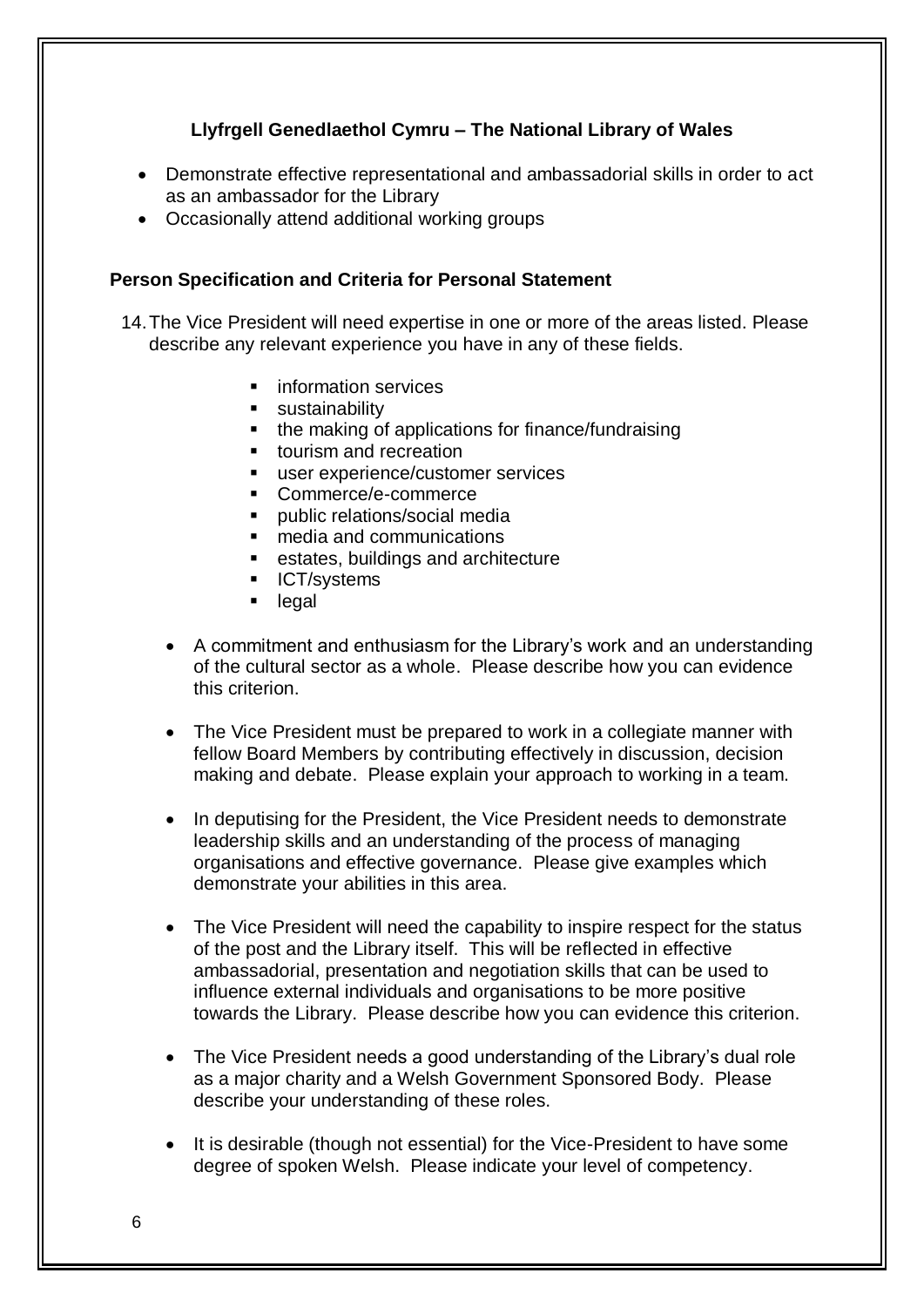#### **Welsh Language**

- 15. The Library is a thoroughly bilingual institution and delivers its public services and conducts its internal and external relationships in both Welsh and English. The working language of the majority of the Library's staff and of many of its internal processes is Welsh. It is the policy of the Library's principal sponsor, the Welsh Government, to support the Welsh Language, and it's Welsh Language Strategy 2012-2017 aims to see an increase in the number of people who both speak and use the language.
- 16.Given the linguistic character of the Library and its statutory obligations under the Welsh language Standards, issued by the Welsh Language Commissioner, it is desirable (though not essential) for the Vice-President to have some degree of Welsh language skills.

#### **Eligibility**

- 17.Under the provisions of the Royal Charter 2006, those who have previously been a Trustee of the Library are not eligible to apply until 4 years have passed since the end of their term.
- 18.Candidates should also note that being a member of the Board of Trustees of the Library is a disqualifying post for membership of the National Assembly for Wales under the National Assembly for Wales (Disqualification) Order 2015. <http://www.legislation.gov.uk/uksi/2015/1536/contents/made>

#### **Conflict of Interests**

- 19.You will be asked to declare any private interests which may, or may be perceived to, conflict with the role and responsibilities as Vice President of the National Library of Wales, including any business interests and positions of authority outside of this role.
- 20.Any conflicts of interest will be explored at interview. If appointed, you will also be required to declare these interests on a register which is available to the public.

#### **Standards in public life**

- 21.You will be expected to demonstrate high standards of corporate and personal conduct. All successful candidates will be asked to subscribe to the Code of Governance you can access this document at:
- [22.https://www.gov.uk/government/publications/governance-code-for-public](https://www.gov.uk/government/publications/governance-code-for-public-appointments)[appointments](https://www.gov.uk/government/publications/governance-code-for-public-appointments)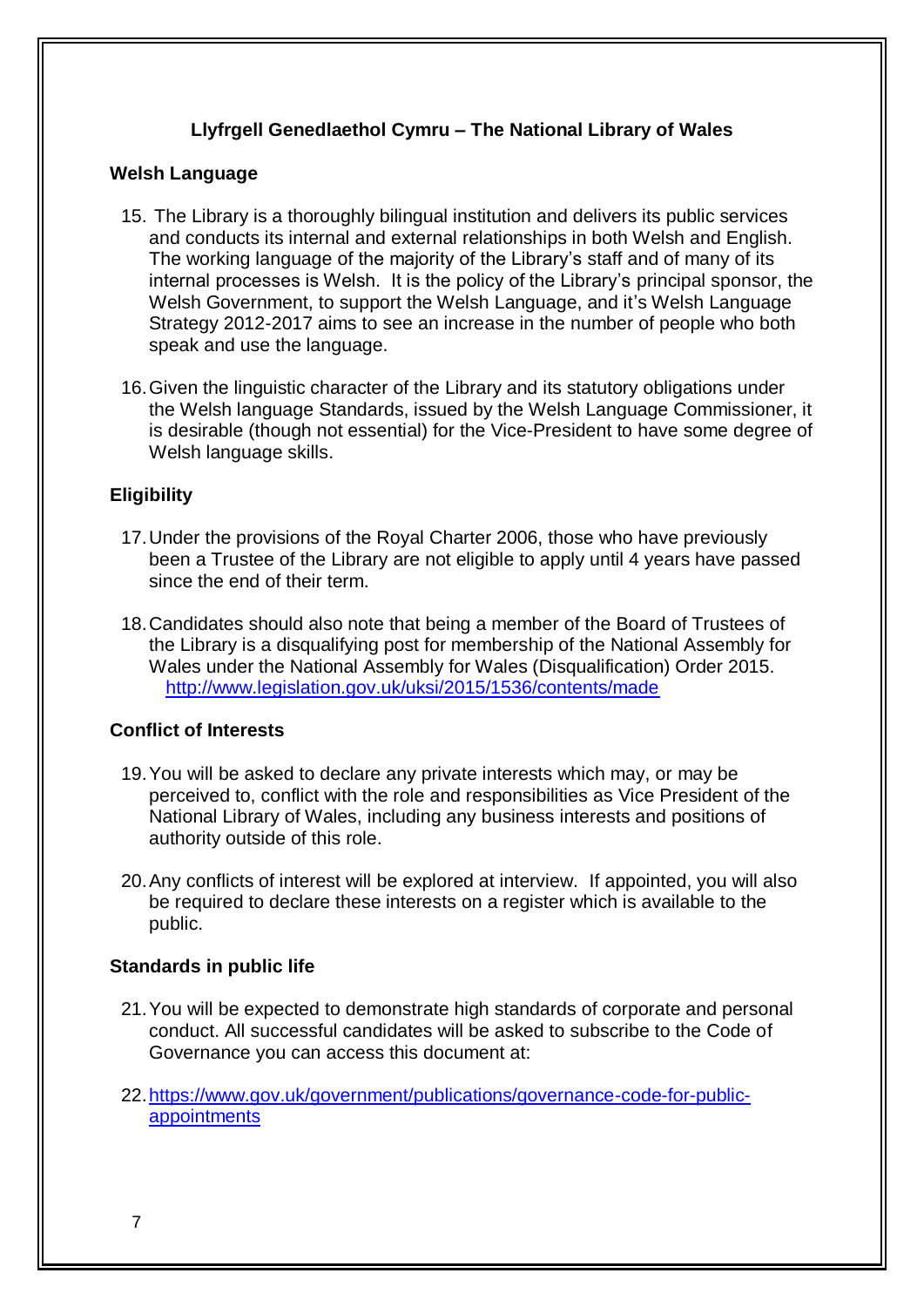# **Terms of Appointment**

| _ocation                | majority of meetings are held in<br>Aberystwyth                                                                       |
|-------------------------|-----------------------------------------------------------------------------------------------------------------------|
| <b>Time Commitment:</b> | 3-4 days per month and 7 meetings<br>per year                                                                         |
| Tenure of office:       | initial appointment of 4 years                                                                                        |
| Remuneration:           | unpaid but Members are entitled to<br>claim travel costs and other<br>reasonable expenses within<br>reasonable limits |
| <b>Start Date</b>       | 1 August 2017                                                                                                         |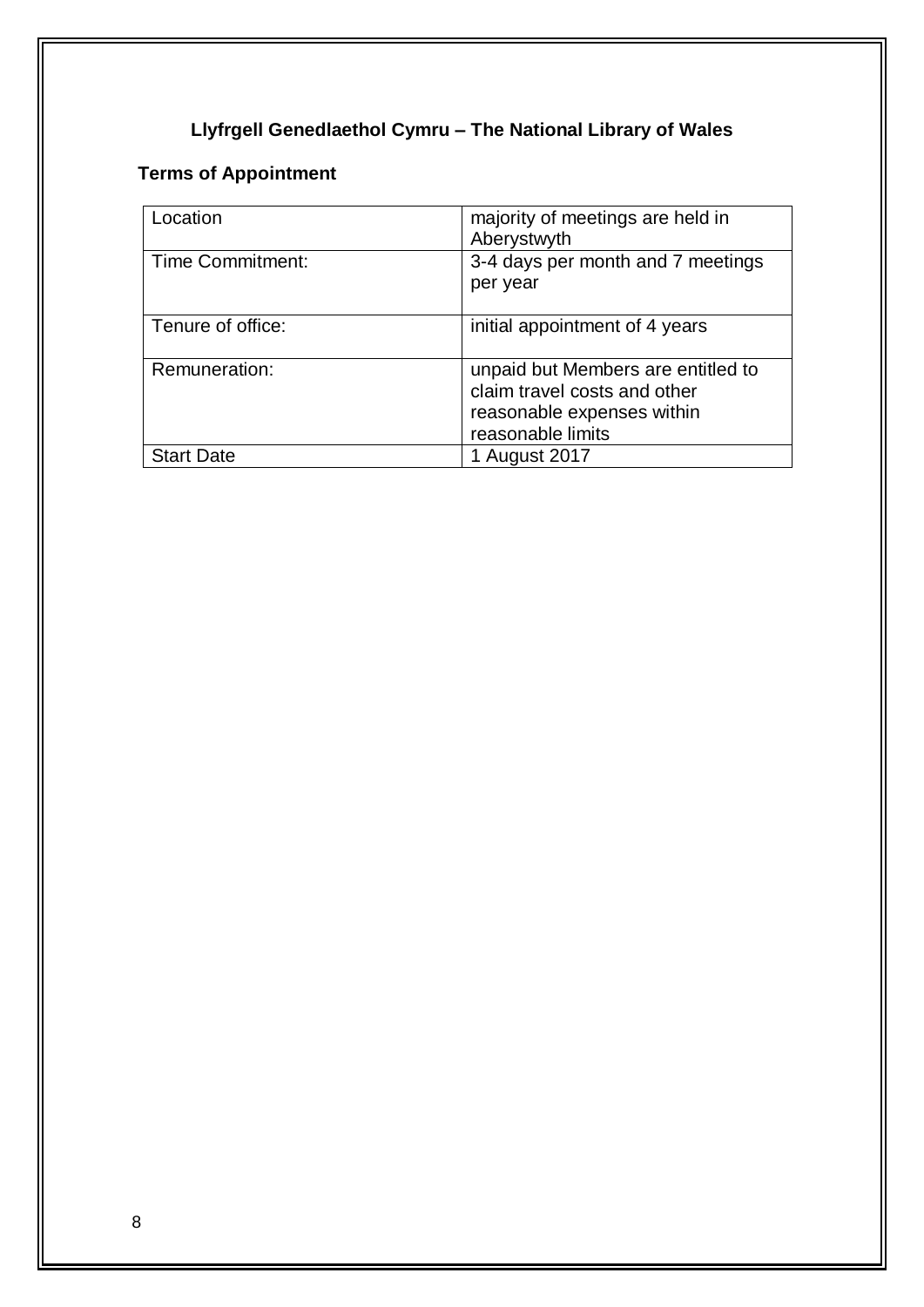#### **Annex B**

# **The role and responsibilities of the Board of Trustees of the National Library of Wales**

#### **Introduction**

23.The National Library is Wales' pre-eminent library and archive. It is a massive information resource and treasure house on all subjects, freely available to everyone, and a living store of the recorded cultures of Wales. In reality it has two dimensions – a splendid physical building in Aberystwyth housing the print, manuscript, visual and audio-visual collections, and an online library available through the internet.

#### **Background**

- 24.The National Library of Wales ('the Library') was established by Royal Charter on the 19th of March 1907. Supplemental Charters were granted in 1911 and in 1978, with slight constitutional revisions. On the 19<sup>th</sup> July 2006 a new supplemental Charter was granted by Queen Elizabeth II. The 2006 Supplemental Charter changed the constitution and the Library's governance significantly and recognised devolution of Government from Westminster to Wales. Whereas previously the Library had a Court of Governors and a Council it now has a Board of Trustees.
- 25.The Library is also a registered charity (registered number: 525775) and a Welsh Government Sponsored Body (WGSB).
- 26.It must therefore function as: (a) a Royal Charter foundation and a Registered Charity of the highest order, and (b) a Welsh Government sponsored body. This dual nature governs how it operates and fulfils its role and obligations, and requires a delicate balance between the pursuing and fulfilling (a) the 'objects' of its Charter and Charitable status, which reflect its foundation purpose, and (b) the principles of arms-length Government. A Framework document drawn up by MALD: Museums, Archives and Libraries Division in 2010 in consultation with the Library sets out the details of the terms and conditions under which the Welsh Ministers provide grant-in-aid to the Library.
- 27.The Library currently employs 240 members of staff. In 2017-18 it will receive c£17.89 million in grant-in-aid from the Welsh Government.
- 28.The Library's primary 'object', as expressed in the 2006 Supplemental Charter is:

*To collect, preserve and give access to all kinds and forms of recorded knowledge, especially relating to Wales and the Welsh and other Celtic peoples, for the benefit of the public, including those engaged in research and learning.*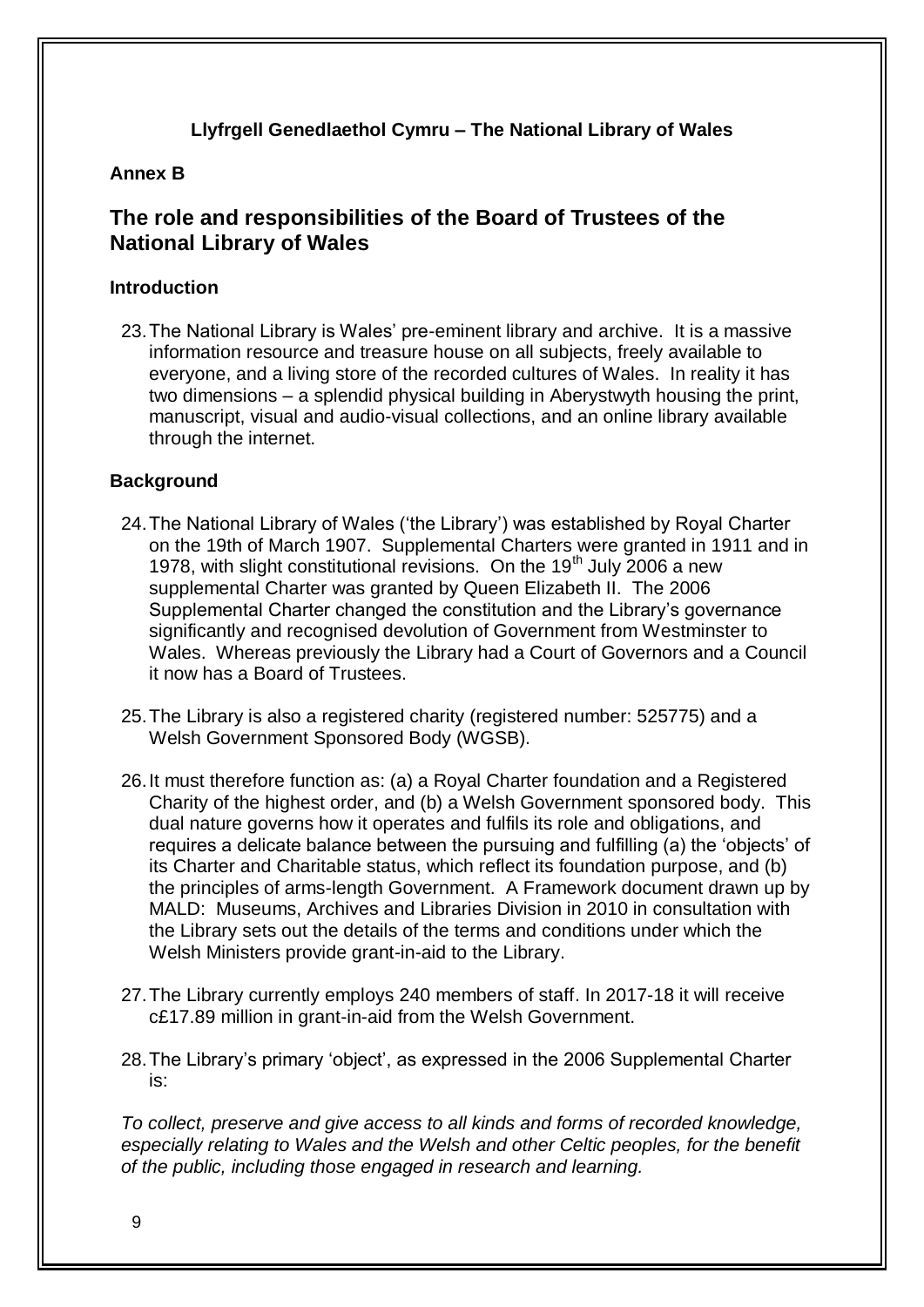29.The Library's responsibilities and associated activities are best expressed as five 'core functions', each of which has many aspects:

- Collecting
- Preserving
- Giving access and information
- Publicising and interpreting
- Professional collaboration (especially with libraries and archives across Wales, also Amgueddfa Cymru - National Museum Wales and the Royal Commission on the Ancient and Historical Monuments of Wales)
- 30.At the heart of the Library are its rich and diverse collections, some of which have been 'inscribed' in UNESCO's Memory of the World register:
	- Printed works: books, periodicals, newspapers and other printed material amounting to about 6m volumes. They are a 'legal deposit' library (one of only six in the UK and Ireland) and collect a high proportion of the entire printed publications of the UK and Ireland, some of which is now in electronic formats.
	- Manuscripts: 30,000 items, the oldest dating from 113 AD, and including the earliest literature of Wales and early British and European texts.
	- Archives: 15km, 2,500 collections, including the Welsh Political Archive, estate records, records of the Court of Great Sessions and the Church in Wales, all wills proved in Welsh dioceses before 1858, modern literary papers and the archives of Welsh organisations and businesses.
	- Maps: over 1.5m, and thousands of atlases.
	- Pictures: 50,000 works documenting Wales, mainly through landscapes and portraits.
	- Photographs: 950,000 prints, negatives and transparencies the largest collection in Wales.
	- Microforms: e.g. of newspapers, archives and family history sources.
	- Sound and moving images: 7m feet of film, 300,000 hours of video, 250,000 hours of sound recordings, 200,000 items from the ITV Wales Archive, and thousands of records and tapes, all maintained by the National Screen and Sound Archive of Wales.
	- Electronic material: millions of digital objects, including CD-ROMs, ebooks, e-journals, websites, electronic archives and digitised items.

# **Board's Role**

31.The Board of Trustees is the governing body of the Library. All Trustees share collective responsibility and accountability for the Board's decisions. The role of the Board is to provide effective leadership, define and develop strategic direction and set challenging objectives. The Board promotes high standards of public accountability and upholds the principles of regularity, propriety and value for money. It ensures that the Library's activities are conducted efficiently and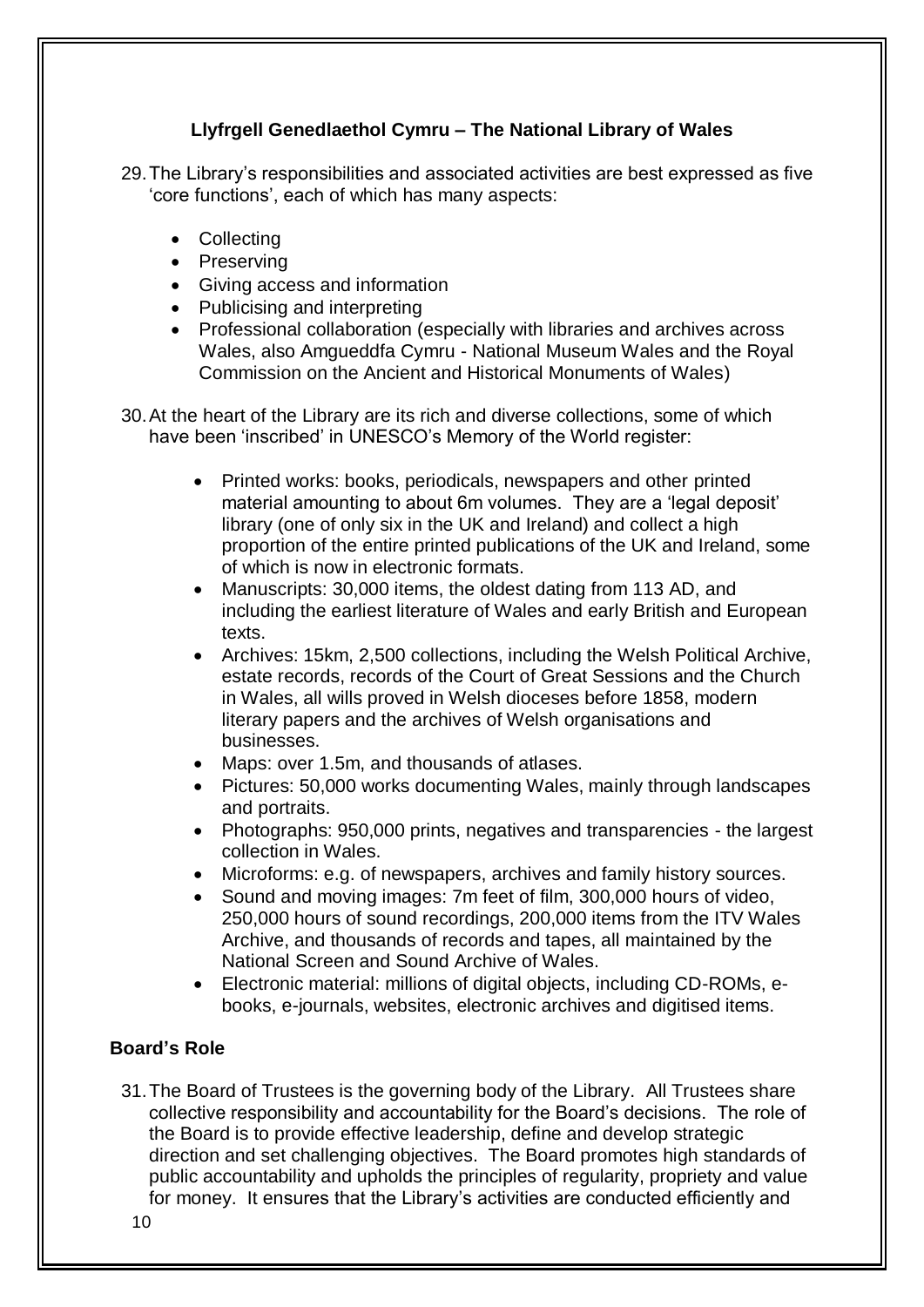effectively and monitors performance to ensure that the Library fully meets its aims, objectives and performance targets. The Board meets around 7 times a year and is chaired by the President.

- 32.Although the Board is ultimately responsible for everything the Library does, it is the Chief Executive and Librarian who is responsible to the Trustees for the dayto-day operational management of the institution. The Chief Executive and Librarian has an Executive Team, comprising the Head of Collections and Public Programmes and the Head of Corporate Resources. The Chief Executive and Librarian, along with the Executive Team, support the Board by ensuring that the Library achieves its corporate aims and objectives and fulfils its full range of functions.
- 33.The Library's Board of Trustees comprises 15 Trustees. Eight are appointed by the Welsh Government and seven by the Library. The Trustees include three Officers of the Board – the President, Vice President and the Treasurer. The President and Vice President are appointed by the Welsh Government and the Treasurer is appointed by the Library itself.
- 34.Trustees are required to fulfil the duties of a trustee of a charity. The Charity Commission defines these as set out in the document "CC3 The Essential Trustee: What you need to know" [\(http://www.charity-commission.gov.uk/\)](http://www.charity-commission.gov.uk/).
- 35.Trustees must also be aware of their obligations arising from the position of the Library as a Welsh Government Sponsored Body. These are laid out in the Framework Document, which sets out the funding agreement for provision of grant-in-aid public funding from the Welsh Government, and summarises the sponsorship relationship. The Charity Commission has provided guidance on the relationship between charities and the state as set out in the document "RR7 The Independence of Charities from the State"

[\(http://www.charity-commission.gov.uk/publications/rr7.aspx\)](http://www.charity-commission.gov.uk/publications/rr7.aspx).

36.The Board's role is to direct and control the Library in the public interest and to ensure accountability to the public. Trustees need to be clear about the nature of their relationship with the public. Trustees are accountable to the public and should develop a dialogue that connects the Library properly with the public they serve.

37.Board members will:

- Direct the development of the Library's Strategy
- Establish, monitor and review levels of delegated authority
- Approve a risk management strategy that ensures high risk and/or high impact issues are identified and escalated to the Board
- Support and empower the Executive Team to manage the Library within these delegated levels of authority and in accordance with the agreed risk management strategy
- Establish systems for monitoring performance and holding the Executive Team to account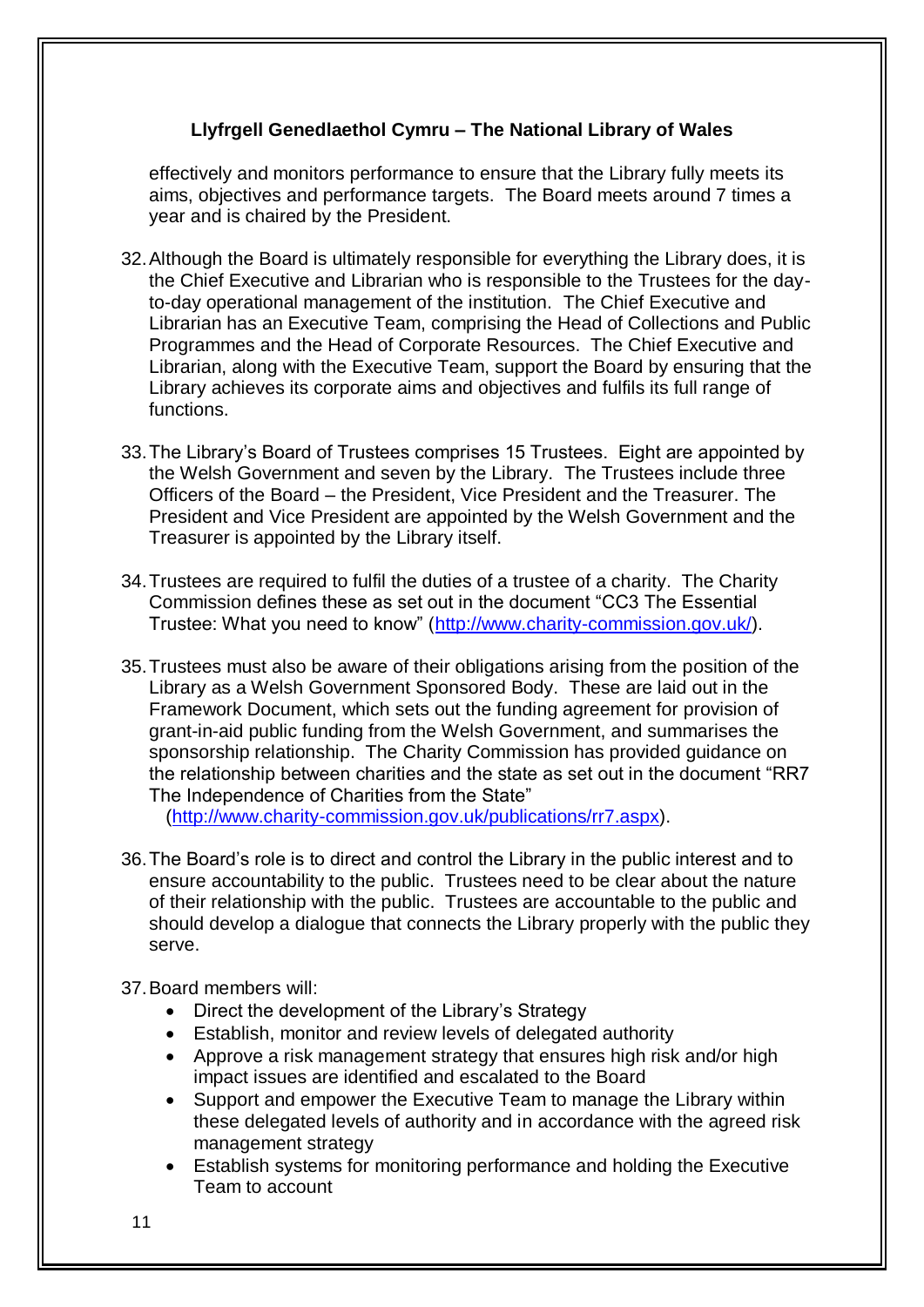- Use their specialist skills, knowledge and experience to:
	- o proactively raise issues/themes for consideration by the SMT;
	- o act as a sounding board;
	- o offer constructive challenge and support;
	- o hold the SMT to account; and
	- o inform collective decision making;
- establish formal and informal mechanisms to enable Board Members to contribute their specialist skills, knowledge and expertise and provide support to the Executive Team
- establish systems for reviewing and developing the effectiveness of the Board and Members of the Library and
- make collective decisions and support them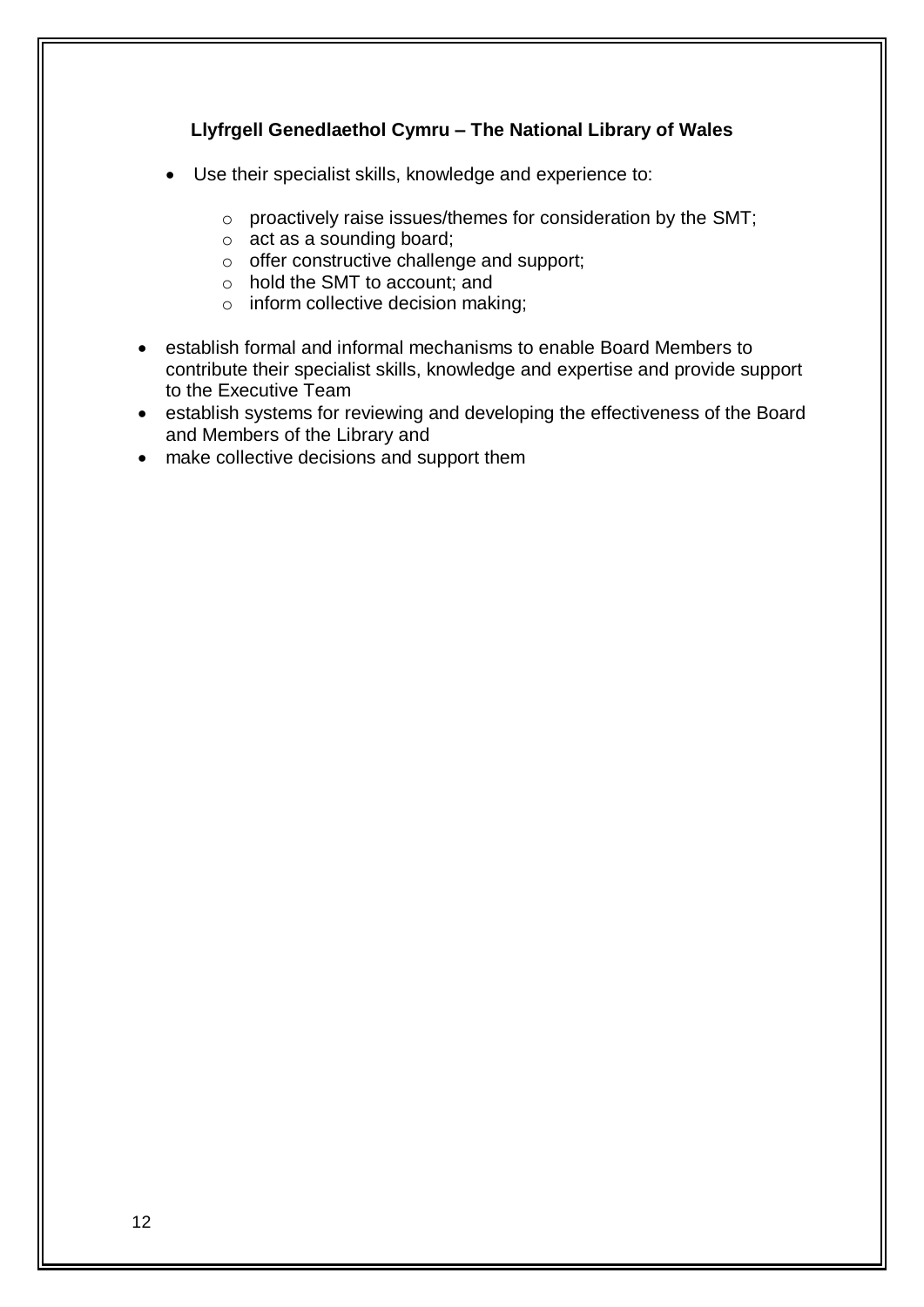### **Annex C**

# **The selection process**

- 38.The interview panel will assess candidates' CVs and personal statements to determine who it believes best meet the criteria for the role, and who will be invited to interview. The panel will rely only on the information you provide in your CV and statement to assess whether you have the skills and experience required. Please ensure that you provide evidence to support how you meet all of the essential criteria.
- 39.The selection panel will be chaired by Miss Sioned Rees (Welsh Government) and will also comprise Mr Rhodri Glyn Thomas (President of the National Library of Wales) and Mr Robert (Hag) Harris as an Independent Panel Member.
- 40.Your application may be "long-listed", subject to the volume of applications received, before it is passed to the shortlisting panel for consideration. You should be aware that in this situation, your application might not be considered in full by the entire panel.
- 41.We anticipate that during May 2017 the panel will have decided who will be invited for interview in June 2017.
- 42.The panel will select for interview only the strongest applicants who it feels have demonstrated that they best meet the criteria set out in the person specification. However, if you have applied under the guaranteed interview scheme and you meet the minimum essential criteria for the post, then you will also be invited for interview.
- 43.If you are invited to interview and if the interview date is not already provided in this information pack, we will aim to provide you with as much notice as we can of the interview date. If you are unable to make the arranged interview date, we will endeavour to re-arrange it but it might not be possible due to time constraints within the appointment timetable or selection panel availability.
- 44.You will receive email communication from the Appoint system to let you know whether or not you have been invited to be interviewed. It is our intention that interviews will take place in Aberystwyth.
- 45.If invited to interview, the panel will question you about your skills and experience, asking specific questions to assess whether you meet the criteria set out for the post.
- 46.Candidates who the panel believe are 'appointable' will be recommended to Ministers who will make the final decision. The Minister may choose to meet with appointable candidates before making a decision. Any meetings will be in the presence of the panel chair or their nominated representative. There will be